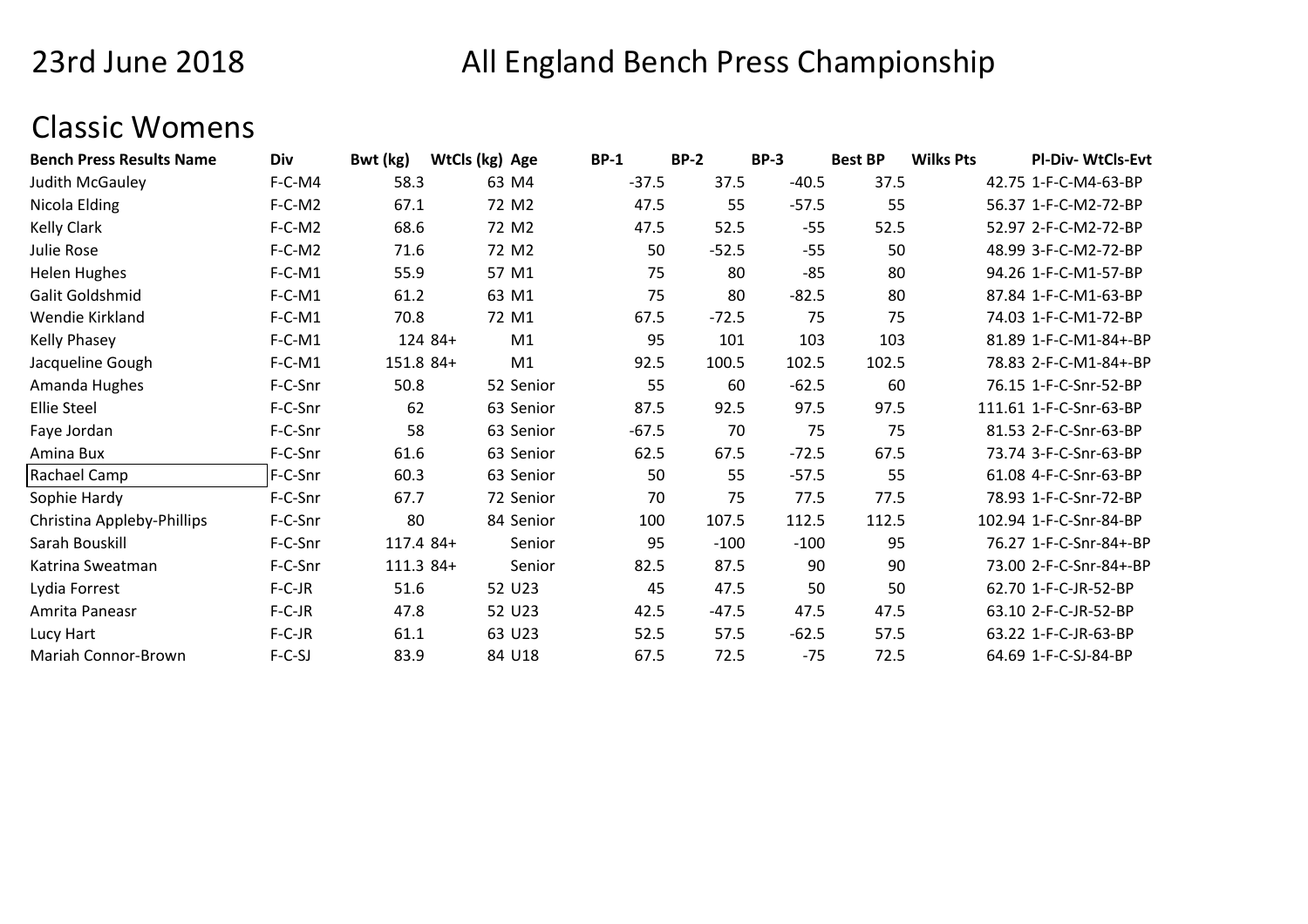### Classic Mens

| <b>Bench Press Results Name</b> | <b>Div</b> | Bwt (kg)   | WtCls (kg) Age | $BP-1$    |        | <b>BP-2</b> | <b>BP-3</b> | <b>Best BP</b> | <b>Wilks Pts</b> | Pl-Div-WtCls-Evt         |
|---------------------------------|------------|------------|----------------|-----------|--------|-------------|-------------|----------------|------------------|--------------------------|
| Ted Brown                       | $M-C-M5$   | 58.6       | 59 M5          |           | 70     | 75          | 77.5        | 77.5           |                  | 67.56 1-M-C-M5-59-BP     |
| <b>Tom Cox</b>                  | $M-C-M4$   | 91.2       | 93 M4          |           | 107.5  | 112.5       | 115         | 115            |                  | 72.93 1-M-C-M4-93-BP     |
| Michael James                   | $M-C-M3$   | 65.5       | 66 M3          |           | 95     | 100         | $-102.5$    | 100            |                  | 79.01 1-M-C-M3-66-BP     |
| <b>Bill Taylor</b>              | $M-C-M3$   | 65.5       | 66 M3          |           | 82.5   | 87.5        | $-92.5$     | 87.5           |                  | 69.13 2-M-C-M3-66-BP     |
| <b>Bob Baxter</b>               | $M-C-M3$   | 104        | 105 M3         |           | 125    | 135         | $-137.5$    | 135            |                  | 80.95 1-M-C-M3-105-BP    |
| Allan Hulme                     | $M-C-M3$   | 109.1      | 120 M3         |           | 162.5  | 165         | 170         | 170            |                  | 100.30 1-M-C-M3-120-BP   |
| David Horne                     | $M-C-M2$   | 82.6       | 83 M2          |           | 102.5  | 107.5       | $-110$      | 107.5          |                  | 71.96 1-M-C-M2-83-BP     |
| Andy Rigby                      | $M-C-M2$   | 92.9       | 93 M2          |           | 190    | 200         | $-206$      | 200            |                  | 125.70 1-M-C-M2-93-BP    |
| Kevin Barrs                     | $M-C-M2$   | 84.6       | 93 M2          |           | 130    | 135         | 140         | 140            |                  | 92.41 2-M-C-M2-93-BP     |
| Harold Houldershaw              | $M-C-M2$   | 92.3       | 93 M2          |           | 85     | 90          | 95          | 95             |                  | 59.90 3-M-C-M2-93-BP     |
| Darren Lloyd                    | $M-C-M2$   | 104.1      | 105 M2         |           | 150    | 157.5       | $-165$      | 157.5          |                  | 94.41 1-M-C-M2-105-BP    |
| Jasvinder Cheema                | $M-C-M1$   | 82.3       | 83 M1          |           | 145    | 152.5       | 155         | 155            |                  | 103.99 1-M-C-M1-83-BP    |
| Sheridan Wray                   | $M-C-M1$   | 92.9       | 93 M1          |           | 172.5  | 185         | 192.5       | 192.5          |                  | 120.99 1-M-C-M1-93-BP    |
| Jason Talbut                    | $M-C-M1$   | 92.7       | 93 M1          |           | 150    | 157.5       | 162.5       | 162.5          |                  | 102.24 2-M-C-M1-93-BP    |
| Harbans Bansal                  | $M-C-M1$   | 97.2       | 105 M1         |           | 180    | 190         | 195         | 195            |                  | 120.08 1-M-C-M1-105-BP   |
| <b>Dean Bowring</b>             | $M-C-M1$   | 104.8      | 105 M1         |           | 172.5  | 182.5       | $-190.5$    | 182.5          |                  | 109.13 2-M-C-M1-105-BP   |
| Peter Szoke                     | $M-C-M1$   | 107.1      | 120 M1         |           | 160    | 170         | 177.5       | 177.5          |                  | 105.35 1-M-C-M1-120-BP   |
| <b>Emmanuel Franklin</b>        | M-C-Sen    | 73.4       |                | 74 Senior | 140    | 152.5       | 158         | 158            |                  | 114.31 1-M-C-Sen-74-BP   |
| Danny Potter                    | M-C-Sen    | 73.8       |                | 74 Senior | 147.5  | 152.5       | $-158.5$    | 152.5          |                  | 109.91 2-M-C-Sen-74-BP   |
| <b>Ben Richens</b>              | M-C-Sen    | 73.8       |                | 74 Senior | 107.5  | 112.5       | $-117.5$    | 112.5          |                  | 81.08 3-M-C-Sen-74-BP    |
| <b>Christopher Teague</b>       | M-C-Sen    | 82.8       |                | 83 Senior | 140    | 152.5       | $-160$      | 152.5          |                  | 101.95 1-M-C-Sen-83-BP   |
| Andy Champ                      | M-C-Sen    | 92.7       |                | 93 Senior | 162.5  | $-170$      | $-175$      | 162.5          |                  | 102.24 1-M-C-Sen-93-BP   |
| Chris Farrow                    | M-C-Sen    | 118        | 120 Senior     |           | 150    | 160         | $-170$      | 160            |                  | 92.35 1-M-C-Sen-120-BP   |
| Mathieu Brignall                | M-C-Sen    | 160.2 120+ |                | Senior    | 190    | 202.5       | 210         | 210            |                  | 115.10 1-M-C-Sen-120+-BP |
| Joe Strike                      | $M-C-JR$   | 64.7       | 66 U23         |           | 92.5   | 97.5        | 100         | 100            |                  | 79.83 1-M-C-JR-66-BP     |
| Rhys Williams                   | M-C-JR     | 59.3       | 66 U18         |           | 45     | 47.5        | 50          | 50             |                  | 43.11 2-M-C-JR-66-BP     |
| <b>Bohdan Bon</b>               | M-C-JR     | 83         | 83 U23         |           | 150    | 162.5       | 0           | 162.5          |                  | 108.47 1-M-C-JR-83-BP    |
| Joey Watson                     | $M-C-JR$   | 93         | 93 U23         |           | $-160$ | 160         | 170         | 170            |                  | 106.79 1-M-C-JR-93-BP    |
| <b>Bradley Horne</b>            | $M-C-JR$   | 104.9      | 105 U23        |           | 167.5  | 177.5       | $-183.5$    | 177.5          |                  | 106.11 1-M-C-JR-105-BP   |
|                                 |            |            |                |           |        |             |             |                |                  |                          |